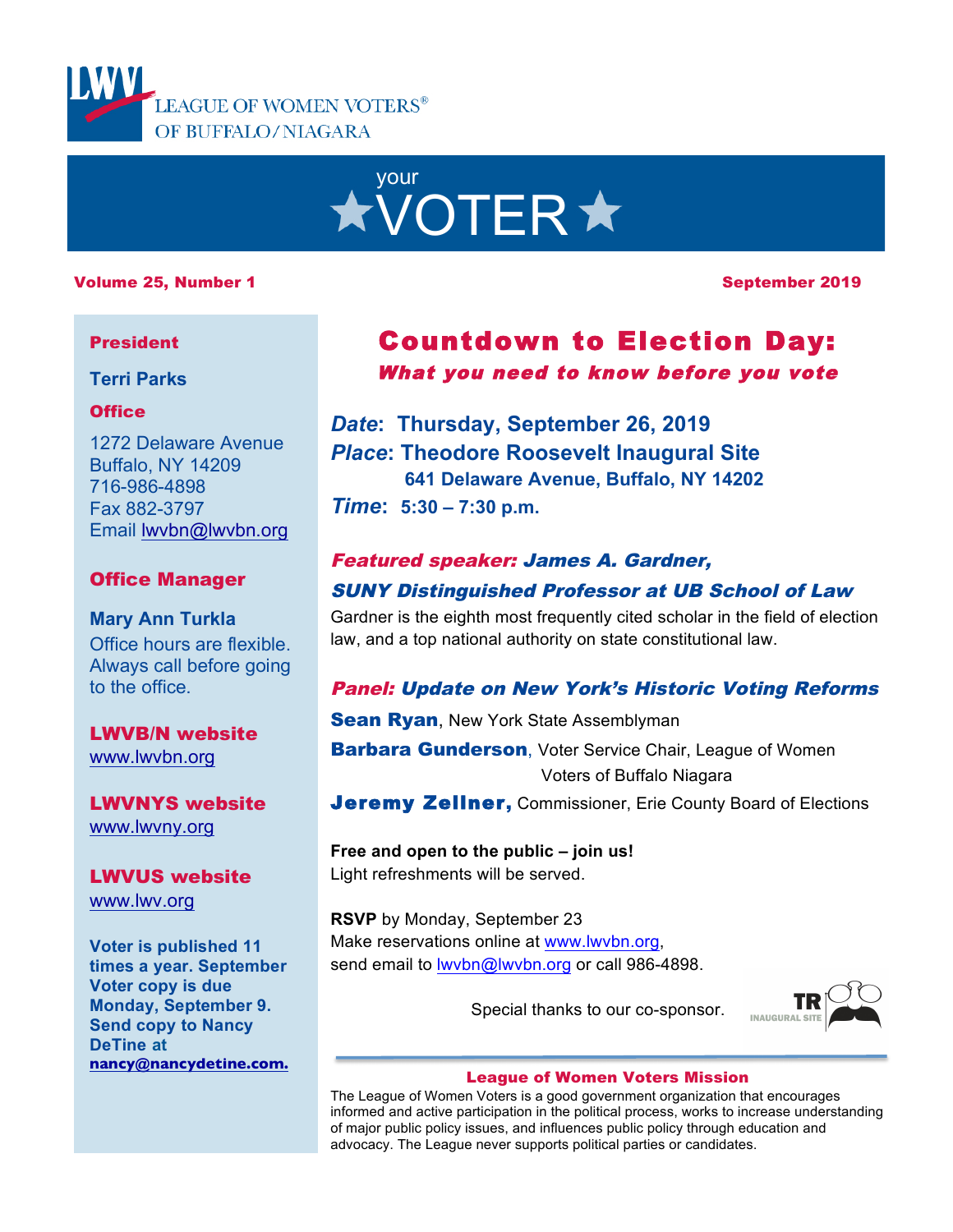### **President's Report and Board Decisions**

**A** September is the traditional month when we kick off programs for the League year. This year's program is especially compelling given the new voting laws in New York State that reflect issues the League has supported and advocated for many years. I expect we'll fill the room at the Theodore Roosevelt Inaugural Site. **We need a good count on the number of people who plan to attend, so be sure you register for this and every League program event.**

Work on the 2019 Voters Guide is progressing well. We have invited all candidates for county level offices in Erie and Niagara Counties to participate as well as candidates for Niagara Falls and Buffalo. Vote411.org goes live on September 14. **Please check to be sure that the candidates on your ballot have responded and contact any who have not done so.** Only responses received by September 14 will be included in the printed Voters Guide. However, candidates may respond after September 14 for the online version.

I'm pleased to report that Kathleen McCormick will again edit the Voter beginning with the October Issue. Kathleen edited it last from 2011 through 2014. She has much more skill than I have. Nancy DeTine continues as our able copy editor and Sally Metzger prepares the mailing. With those fine people and the outstanding articles that members submit, we will continue to have a professional publication.

The board accepted Pat Costanzo's resignation from the board with deep regret. Pat has been on a leave of absence for the past year and cannot predict when she might again be able to serve on the board. We'll miss her many contributions to the board and her thoughtful and wise suggestions and questions.

The board also approved a recommendation from the Finance Committee to return to our investment funds capital gains and dividends that we put in our checking account in 2018 in anticipation of a cash shortfall that didn't occur. Our usual practice is to reinvest these funds.

*Terri Parks*

### **Great Decisions**

Fran Holmes has volunteered to lead the fifth 2019 Great Decisions topic, Decoding the U. S.-China trade, on Thursday, September 5, from 10 a.m. to noon at 1272 Delaware Avenue. "Though arguably the most advanced economy in the world, the United States still uses centuries old numbers to measure trade. These antique numbers mangle understanding of the U. S.-China trade relationship, shrinking America's true economic size and competitiveness, while swelling China's. Bad numbers give rise to bad policies that ultimately kill U. S. jobs and cede market share to China. What other tools can the United States employ to counter China's unfair trade practices? There are several available yet they remain mostly unused." (Jeremy Haft) The author tries to do just that. Hope you agree and will be there.

*Bernice Baeumler, 876-0672*

#### Save the Date!

**A**

On November 16, 2019, the League of Women Voters of New York State will host its 100th Anniversary Celebration in Buffalo at The Buffalo History Museum. One attraction will be the exhibit about women's suffrage that opens soon and features the League. The state League will honor Kathleen Hochul, Lt. Governor of New York State; William Hochul, Jr., Senior Vice President, General Counsel and Secretary to Delaware North Companies; Dr. Kathleen Conway-Turner, President, SUNY Buffalo State; and Ariel Palitz, Senior Executive Director, Office of Nightlife for New York City. All are distinguished trailblazers in their fields. Details will be coming from the state League. Join us to celebrate our past while supporting our future.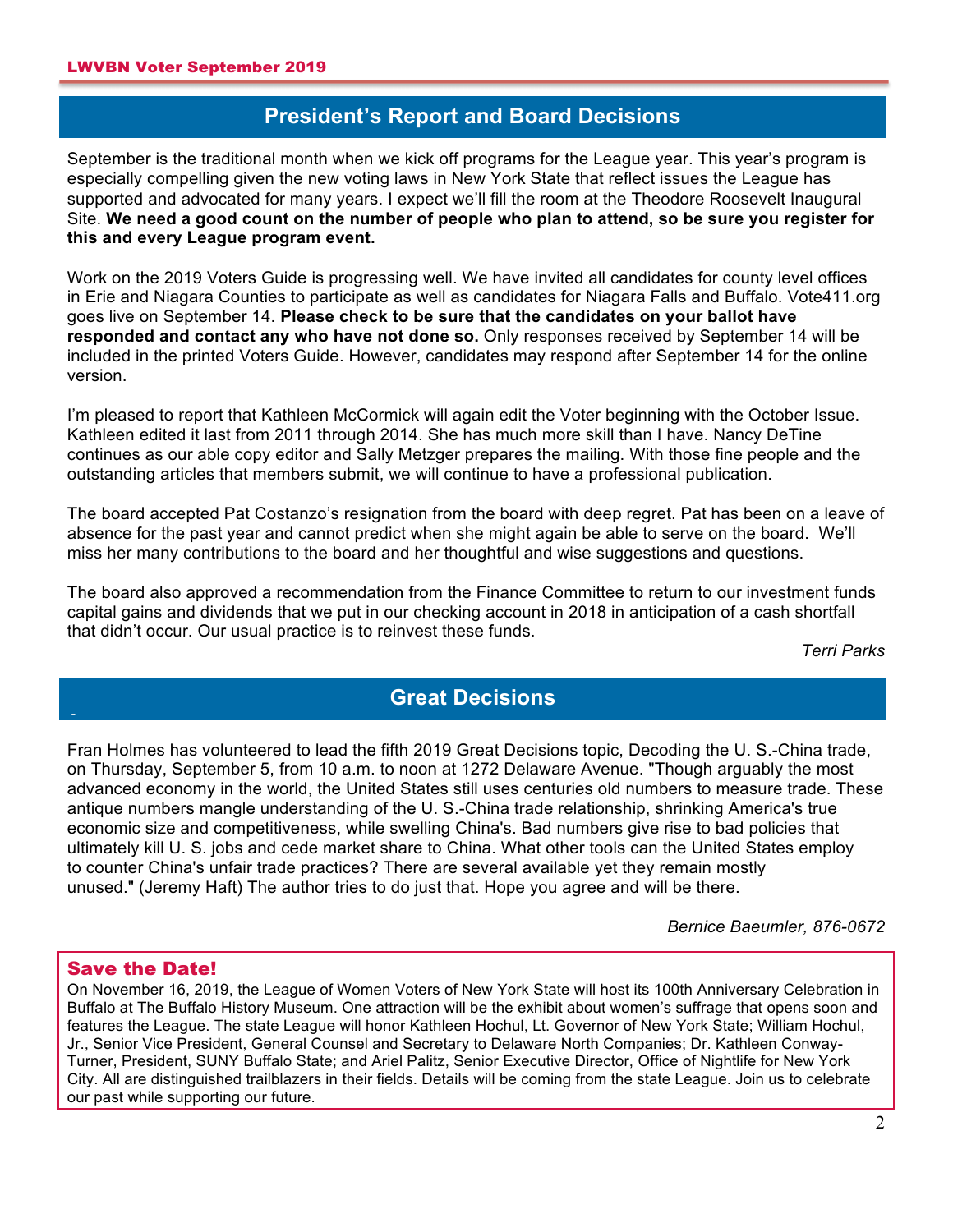**A**

**A**

### **Voter Registration Efforts for September**

**A** Linda Koenigsburg has offered local colleges League assistance in registering students to vote this fall.

**Tuesday, September 17**: Many colleges must plan activities for Constitution Day and four have decided that registering voters is an excellent way to celebrate: Erie County Community College-South Campus, Hilbert College, Trocaire College, and Villa Maria College.

**Monday, September 9, and Monday, September 23**: We have scheduled voter registration events at Erie Community College-North Campus and may have possible events at several other local colleges.

**September 24, National Voter Registration Day**: We will register voters at the Buffalo Urban League and at one additional college that day and would welcome more venues. **Please contact me at lwvoter@verizon.net if you can suggest a site where we can register voters that day.**  Many thanks to the members of the Voter Registration Team (VRT) who have worked diligently this year to update our voter registration materials and directions to comply with the new voting laws, especially Barbara Gunderson, who will chair this effort from now forward as part of her Voter Service Chair duties. Thank you also, Linda Koenigsburg, Ramona Gallagher, Tina Prygon, Liz Zausmer, BJ VanDerwater, and Janet Goodsell. We will meet on October 29 at 4:00 p.m. at 1272 Delaware Avenue to assess our efforts and begin to set goals for the coming year.

*Terri Parks, Coordinator*

### **Naturalization Ceremonies**

On May 30, Sharon Cramer and Terri Parks welcomed 103 new citizens at the Albright-Knox Art Gallery – 101 returned their voter registration forms. At the Buffalo History Museum on June 13, Kate Wagner and Ramona Gallagher welcomed 40 new citizens – 39 voter registration forms were returned. On June 19, Janet Goodsell and Judy Weidemann welcomed 25 new citizens at the International Institute – 23 forms were returned. The USS Little Rock was the site for the ceremony on June 27, when Ramona Gallagher and Deborah Shiffner welcomed 53 new citizens, and 50 voter registration forms were returned.

Karen Keaton and Deborah Shiffner welcomed 51 new citizens on July 3 at the U.S District Courthouse, and 50 of those candidates returned their voter registration forms. The Burchfield Penney Art Center was the site for the ceremony on July 18; Kathleen McCarthy and Janet Massaro welcomed 61 new citizens, and 56 returned their voter registration forms. The City Campus of Erie Community College hosted the ceremony on July 31, with Judy Weidemann and Michele Greco welcoming 100 new citizens.

*Pat Wille, Coordinator*

#### **BMHA Election Services**

Summer months are typically extremely busy, with many sites experiencing both nominations and election procedures. This summer has been an exception, with no input from any of the BMHA housing aides. In fact, one scheduled nominations meeting was canceled by a housing aide with no explanation at all whether nominations were held or not. There are housing sites that are overdue for elections, but nothing had been forthcoming from either the presidents of the sites nor the housing aides themselves. Since I first began writing this article, we did receive a call for a nominations meeting. We are making plans to implement the request.

The last occasion when we were out to a site was at LaSalle in July. So few residents attended that the meeting was canceled. This was the second attempt by the housing aide to garner support to establish a resident council at that site. Thank you to Nora Mikes and Marianne Poprosky for attending as leader and interpreter respectively.

*Alan Dozoretz, Chair*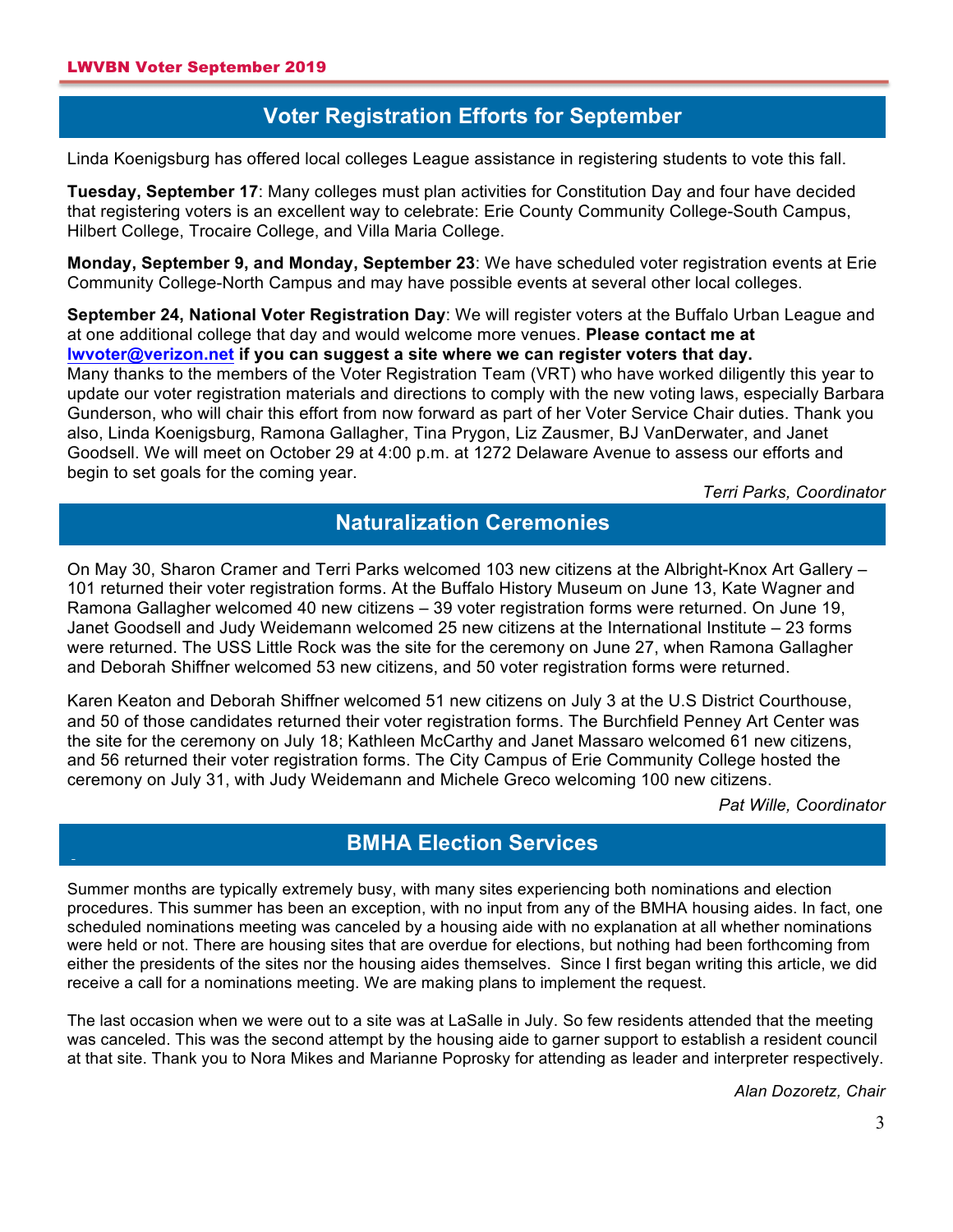### **Money in Politics Update**

#### Evaluating Fake News

**A**

It has been less than 10 years since the Supreme Court's *Citizens United* decision, which permits unlimited campaign spending by corporations, landed like a bombshell on the campaign finance reform community. It's less than five years since the League reaffirmed its support for campaign finance reform, defined political corruption, and announced its goals to achieve reform. Yet in just the past few years it seems that political campaigning has turned completely on its head.

We have witnessed such rapid technological change and the all-consuming role of social media in forming political opinions that we find ourselves in a new and unfamiliar place. How do we respond to a world in which it is impossible to distinguish between truth and falsity, and when hyperpolarization dominates political discourse? We are not alone – citizens, journalists, media experts, lawyers and academic scholars are all weighing in.

This update includes questions posed by two political scientists we've met before during our study of Money In Politics: Cass Sunstein, Robert Walmsley University Professor at Harvard University, and Richard Hasen, Professor of Law and Political Science at University of California, Irvine.

Professor Sunstein asks at the outset: "From the standpoint of the First Amendment, does truth or falsity matter?" He reminds us that the Supreme Court ruled in 2012 that intentional falsehoods are protected by the First Amendment unless they cause serious harm. The risk to the court is "a chilling effect, that an effort to punish or deter falsehoods might also and in the process chill truth." We might ask: Will the Supreme Court be an ally or an adversary in deliberating other campaign finance legislation?

Professor Hasen shifts attention from the courts to election law to address the problems of "fake news." He asks: "What can be done consistent with the First Amendment to ensure that voters can make informed election decisions despite a flood of virally spread false and misleading speech, audio, and images? How can the United States minimize foreign disinformation campaigns aimed at American elections to sow social discord via bot armies? How can voters obtain accurate information about who is trying to influence them via social media and other new forms of technology?" And an important final question: "Will voters on the losing end of a close election trust vote totals and election results announced by election officials when voters are bombarded by conspiracy theories … and when foreign adversaries target voting systems to undermine confidence?"

We will discuss these questions at our next committee meeting at 1 p.m. on Friday, September 20, at the League office. We look forward to having you with us.

*Janet Massaro, Chair*

### **Board and Committee Meeting Times**

We are striving to have all committee meetings listed in our monthly calendar in the Voter. Some committees don't meet on a set day each month. We request that committee chairs send Nancy DeTine, Voter Copy Editor, and Nora Mikes, Webmaster, their meeting dates and times so they may be posted on the Voter Calendar and website calendar. These meetings are open to all League members and we welcome your participation.

|                                   | <b>Meeting Day</b> | Time         | <b>Place</b>  | <b>General Exceptions</b> |
|-----------------------------------|--------------------|--------------|---------------|---------------------------|
| <b>Issues/Program Committee</b>   | 1st Tuesday        | 4:00 p.m.    | Harlem Road   |                           |
| <b>Great Decisions</b>            | 1st Thursday       | $10:00$ a.m. | League Office | no mtg. in Jan. or Feb.   |
| <b>Board of Directors</b>         | 2nd Monday         | 4:00 p.m.    | League Office | no mtg. in Dec. or June   |
| <b>Local Government Committee</b> | 2nd Wednesday      | 1:30 p.m.    | League Office |                           |
| Money in Politics                 | 3rd Friday         | 1:00 p.m.    | League Office |                           |
| <b>Education Committee</b>        | 4th Thursday       | 1:30 p.m.    | League Office | no mtg. in July or Aug.   |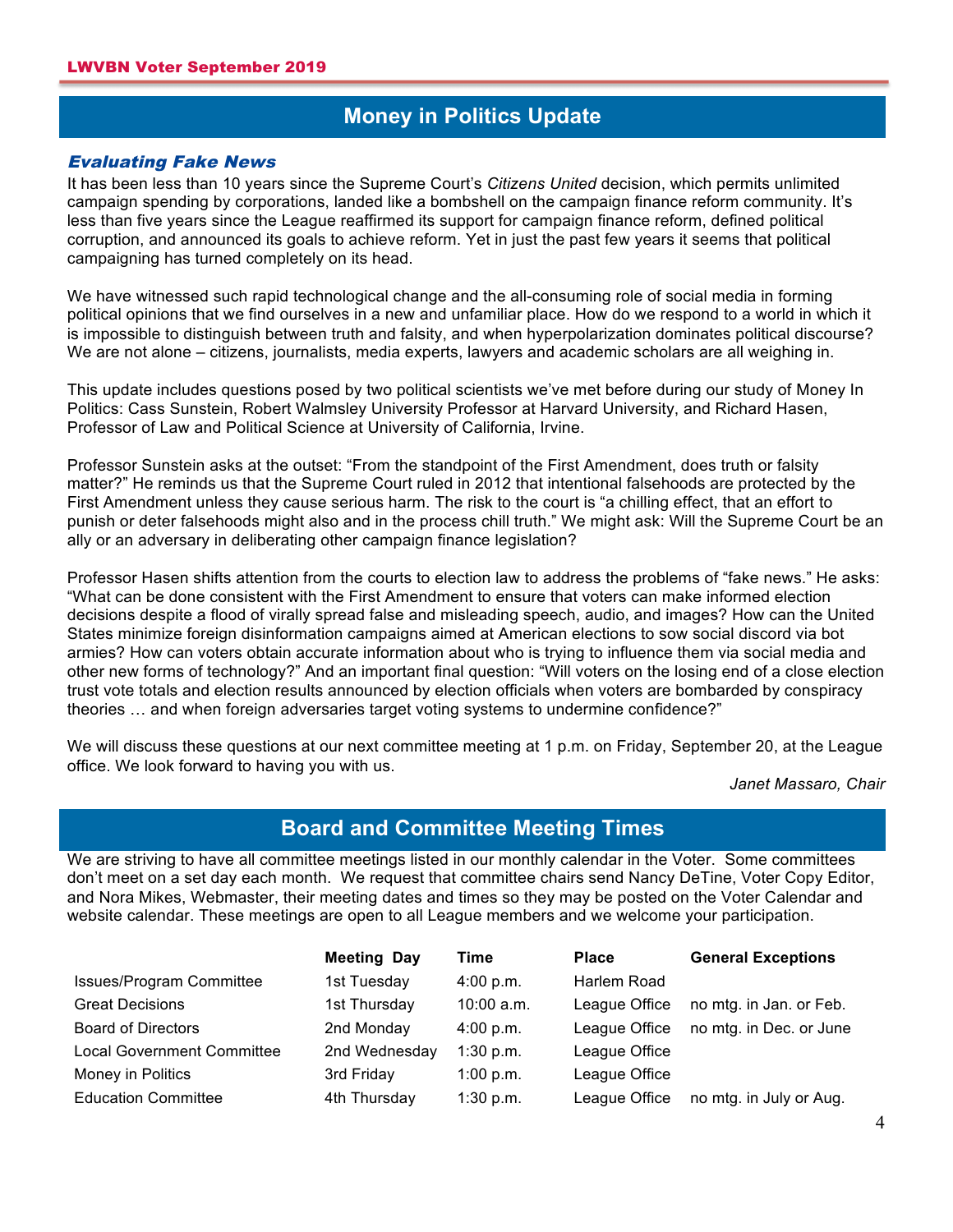### **Our Nuclear Times: Article 19**

#### **A** An Underground Tale: Chapter 6

"What kind of a place is this? There are no cookbooks!" Ms. Splinter yawned. "I'll think of something…" To start, she dropped a U-shaped nail into a huge pot of water. The water instantly boiled and sent up billowing clouds of steam. It was really a magic nail and it kept the water boiling forever.

Ms. Splinter thought of her grandma, God bless her soul, who had passed away in 1954. Every Saturday night grandma would make a hearty soup for relatives and neighbors to keep them from quarreling. Her ladles of soup became known as the "ladles for peace." She freely shared her recipe, copying it a hundred times or more by hand. Rumors claimed the recipe spread around the globe. The soup was marvelously, incomprehensibly addictive.

Ms. Splinter couldn't remember even one ingredient of her grandma's soup. So, she asked her small fourlegged friends for help. A squirrel and a chipmunk collected lots of acorns; the caps made perfect tiny bowls. A mouse and a rat scurried in with little bags of grains. The raccoon, naturally, brought stolen eggs for egg-drop noodles. The opossum, porcupine, and woodchuck hauled in a heap of roots, already chopped. The beaver dragged in branches with tasty leaves. For a moment, everyone turned their backs when the usually friendly skunk entered with a contribution. Then the cotton-tailed rabbit hopped in with proper, black-and-white checkered cloth napkins. The table was set. Everyone chatted and waited.

Ms. Splinter stirred and stirred the thick soup with a large wooden spoon. She tossed in a handful of salt, dug from the deep geologic layer of an evaporated ancient sea. The soup boiled and boiled. Some alphabet noodles in the pot formed clusters, like the N, S, and C. The letter N wandered off to join an R and C, but decided to then join the D and A, only to give up its place to an S. Ms. Splinter, who was a librarian and a crossword puzzle whiz, was perplexed. When the letters jumped out of the pot, she jumped, too, then poof! Everything vanished.

#### NOTES

1) U is for uranium, 92 on the Atomic Table of Elements. Its U-235 radioisotope is used as a nuclear fuel in power reactors, in nuclear bombs, and in weapons.

2) In 1954, the United States Congress passed the Atomic Energy Act, also known as "Atoms for Peace," to "promote the private development of atomic energy." But data about nuclear hazards was suppressed, and mathematical calculations were unsupported. Also, there were assumptions that nuclear power is only a technological issue. [Nuclear Power and Public Policy, K.S. Shrader-Frechette, 1980.]

3) Twenty-three mammal species were identified within a 16 kilometer (ten mile) radius of the WNYNSC in the summer of 1966. [Department of Energy report "Western New York Nuclear Service Center Study," Appendix B, 1978.]

4) NSC = Nuclear Service Center, today's West Valley nuclear waste site. NRC = Nuclear Regulatory Commission, a federal agency. NDA = NRC-licensed Disposal Area. SDA = (New York) State-licensed Disposal Area.

*Barbara Frackiewicz*

As we look forward to celebrating the 19th Amendment in August 2020, here are memorable words that Carrie Chapman Catt spoke in a speech when the amendment was ratified on August 26, 1919:

"The vote is the emblem of your equality, women of America, the guarantee of your liberty. That vote of yours has cost millions of dollars and the lives of thousands of women. Money to carry on this work has been given usually as a sacrifice, and thousands of women have gone without things they wanted and could have had in order that they might help get the vote for you. Women have suffered agony of soul which you can never comprehend, that you and your daughters might inherit political freedom. That vote has been costly. Prize it!"